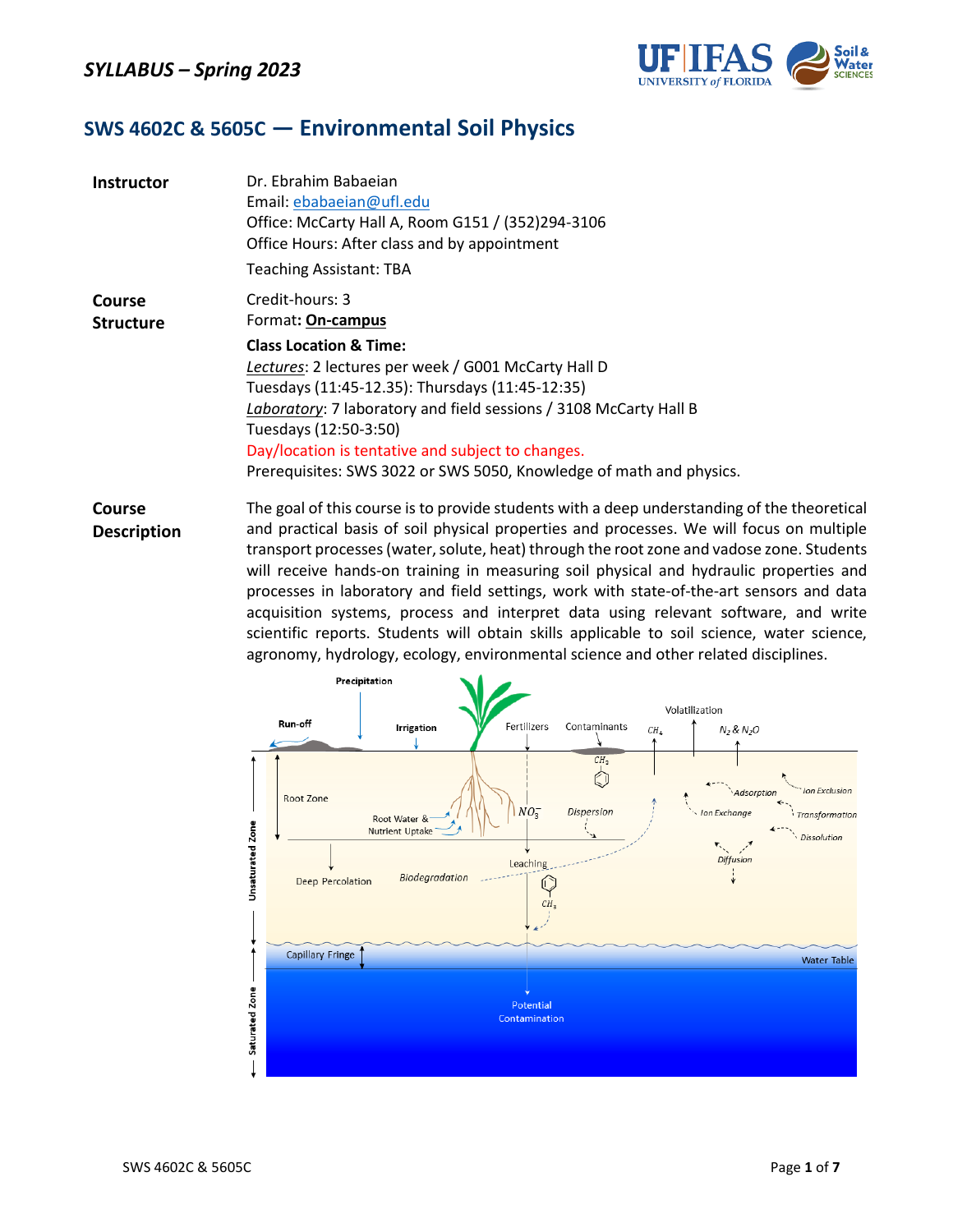# *SYLLABUS – Spring 2023*



| <b>Course</b><br><b>Objectives</b> | - To gain an understanding of the fundamental concepts of soil physical and hydraulic<br>properties and their impact on soil chemical and biological processes;                                                                                                                                                                                                                                                                                                                                                                                                                           |  |  |  |  |
|------------------------------------|-------------------------------------------------------------------------------------------------------------------------------------------------------------------------------------------------------------------------------------------------------------------------------------------------------------------------------------------------------------------------------------------------------------------------------------------------------------------------------------------------------------------------------------------------------------------------------------------|--|--|--|--|
|                                    | - To learn standard and novel methods for measurement of soil physical and hydraulic<br>properties in the laboratory and field setting;                                                                                                                                                                                                                                                                                                                                                                                                                                                   |  |  |  |  |
|                                    | - To gain hands-on experience with environmental sensors used to monitor soil and<br>environmental variables;                                                                                                                                                                                                                                                                                                                                                                                                                                                                             |  |  |  |  |
|                                    | - To gain knowledge of advanced data analysis techniques for quantifying soil physical and<br>hydraulic properties and transport processes in saturated and unsaturated conditions.                                                                                                                                                                                                                                                                                                                                                                                                       |  |  |  |  |
| <b>Learning</b>                    | After completion of this course, students will acquire knowledge necessary for:                                                                                                                                                                                                                                                                                                                                                                                                                                                                                                           |  |  |  |  |
| <b>Outcomes</b>                    | Describing soil physical properties and processes<br>Installing and applying laboratory and field methods for measuring soil physical<br>$\overline{\phantom{a}}$<br>and hydraulic properties and processes<br>Data analysis and interpretation of results for environmental, hydrologic and<br>$\overline{\phantom{a}}$                                                                                                                                                                                                                                                                  |  |  |  |  |
|                                    | agronomic applications<br>Solving complex problems related to transport processes (water, nutrient, heat)<br>$\overline{\phantom{a}}$<br>in the soil-plant-atmosphere continuum                                                                                                                                                                                                                                                                                                                                                                                                           |  |  |  |  |
| <b>Course Readings</b>             | Required:<br>- Power point slides<br>- Class-notes "Soil Physical Properties and Processes" by Sadeghi, M. et al (downloadable<br>as pdf-version via Canvas)<br>- Laboratory handouts                                                                                                                                                                                                                                                                                                                                                                                                     |  |  |  |  |
|                                    | Supplemental (recommend for interested students)*:<br>- Textbook "Environmental Soil Physics" by D. Hillel, Elsevier Science, 1998, Academic<br>Press, ISBN 0-12-348525-8                                                                                                                                                                                                                                                                                                                                                                                                                 |  |  |  |  |
|                                    | Additional (only for interested students)*:<br>- Hillel, D. 1982. Introduction to Soil Physics. Academic Press, 364 pp.<br>- Hillel, D. 1980. Fundamentals of Soil Physics. Academic Press, 410 pp.<br>- Don Scott, H. 2000. Soil Physics: Agricultural and Environmental Applications. Iowa State<br>Univ. Press, 421 pp.<br>- Kirkham, D., and Powers, W.L. 1984. Advanced Soil Physics. John Wiley & Sons. 530 pp.<br>- Rose, C.W. 1966. Agricultural Physics. Pergemon Press, New York.<br>- Marshall, T.J., J.W. Holmes, and C.W. Rose .1996. Soil Physics. Third edition, Cambridge |  |  |  |  |
|                                    | University Press, 453 pp.<br>- Hanks, R.J. and G.L. Ashcroft .1980. Applied Soil Physics. Springer-Verlag.                                                                                                                                                                                                                                                                                                                                                                                                                                                                                |  |  |  |  |
|                                    | *Are available as hard copy or e-book at the UF library.                                                                                                                                                                                                                                                                                                                                                                                                                                                                                                                                  |  |  |  |  |
|                                    | Additional materials such as research articles and web links will be made available on the<br>course web page (Canvas). If needed large files such as videos will be shared through a<br>cloud service.                                                                                                                                                                                                                                                                                                                                                                                   |  |  |  |  |
| <b>Homework</b>                    | Homework: The course includes nearly 6 homework assignments for each course topic.                                                                                                                                                                                                                                                                                                                                                                                                                                                                                                        |  |  |  |  |
| <b>Assignments</b>                 | Submission: Homework assignments are due 1 week after being assigned. Students are<br>expected to make every effort to submit assignments on time. If an assignment will be<br>late, please contact the instructor 24 hrs prior to the due date. Assignments need to be<br>submitted in electronic format (pdf or doc) before the deadline. Late submissions will                                                                                                                                                                                                                         |  |  |  |  |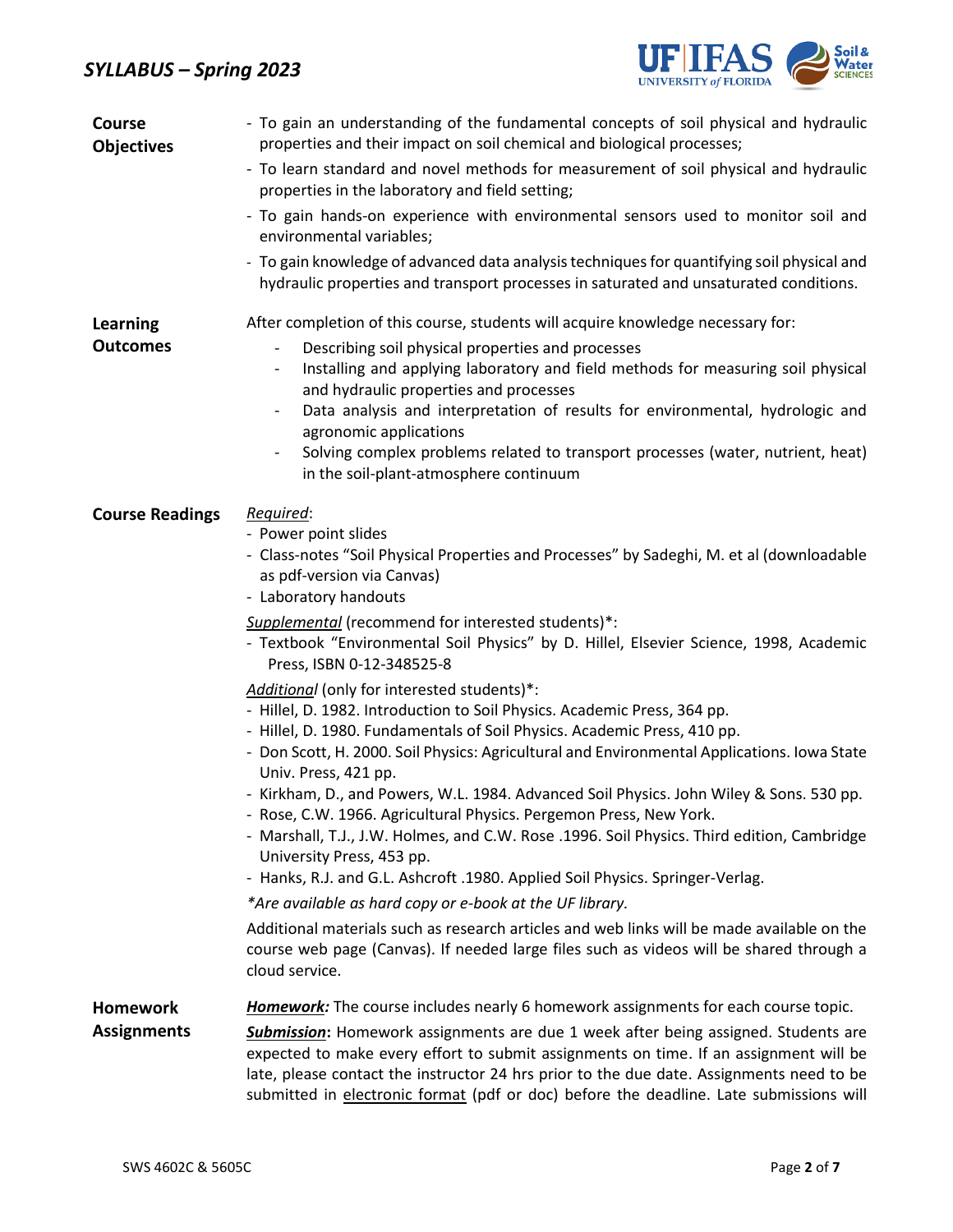

receive a 20% reduction for each late day (up to 2 days). Homework turned on or after the 3<sup>rd</sup> day will not be graded!

*Instructor Feedback*: Feedback and grades will be provided timely for homework and reports submitted before the due date. Along with the feedback, the key for assignments will be provided. Students will arrange a meeting with the instructor if there are additional questions regarding the assignments.

*Canvas*: We will communicate through Canvas to share resources and grades. Students are encouraged to share intellectual views and to freely discuss principles and applications of the course materials. Students are encouraged to work with lab partner(s) during data collection in a laboratory or field exercise.

**Laboratory & Field Trip** *Experiments*: The course includes approximately 4 lab experiments and 3 field trips. Students will work together in small groups to conduct experiments and collect data. Participation will be assessed and graded. The instructor will walk students through the data analysis process.

> *Lab Reports*: Lab reports consist of collected data, analysis and answers to questions provided by the instructor. Although students may analyze data cooperatively, lab reports must be written and submitted independently, except as noted by the instructor. Lab reports are due at the beginning of the following lab session (see lab schedule, table 2). If a report will be late, please contact the instructor 24 hrs prior to the due date. Late submissions will receive a 20% reduction for each late day (up to 2 days). Reports turned on or after the  $3<sup>rd</sup>$  day will not be graded! Reports need to be submitted in electronic format (pdf or doc). The format for lab reports will be provided on Canvas.

- **Modeling Project** Graduate students will choose and present a simple modeling project based on their interests. The project will focus on simulation of water, solute, or heat transport in soil under steady-state or transient conditions with a numerical computer code (HYDRUS-1D) at column or field scale. Student will draft one page project proposal and discuss with the instructor to receive feedback. Final simulations will be presented to the class as a 15 min oral presentation in the last day of class.
- **Exam** Mid-term and final exams are open book and offered during the class time. Students will have choice to answer a combination of simple, intermediate and more challenging questions.

**Grading Policy & Scale** Evaluation for graduate (GRD) and undergraduate (UGRD) students differ. GRD students will be assigned with additional homework in form of supplemental problems and a modeling project. The final grades for both UGRD and GRD students will be based on the following:

| Assessment Type             | Scale | Qtv     | Point Value  | <b>Final Grade</b> |
|-----------------------------|-------|---------|--------------|--------------------|
| Homework Problems & Quizzes | 30%   | $1 - 6$ | 100 Pts each | 600 Pts            |
| Laboratory Reports          | 30%   | $1 - 6$ | 100 Pts each | 600 Pts            |
| Mid-term Exam               | 10%   | 1       | 100 Pts each | 100 Pts            |
| Final Exam                  | 10%   |         | 100 Pts each | 100 Pts            |
| Modeling Project*           | 20%   |         | 100 Pts each | 100 Pts            |
| Total                       | 100%  |         |              | 1400-1500 Pts      |

\*Graduate students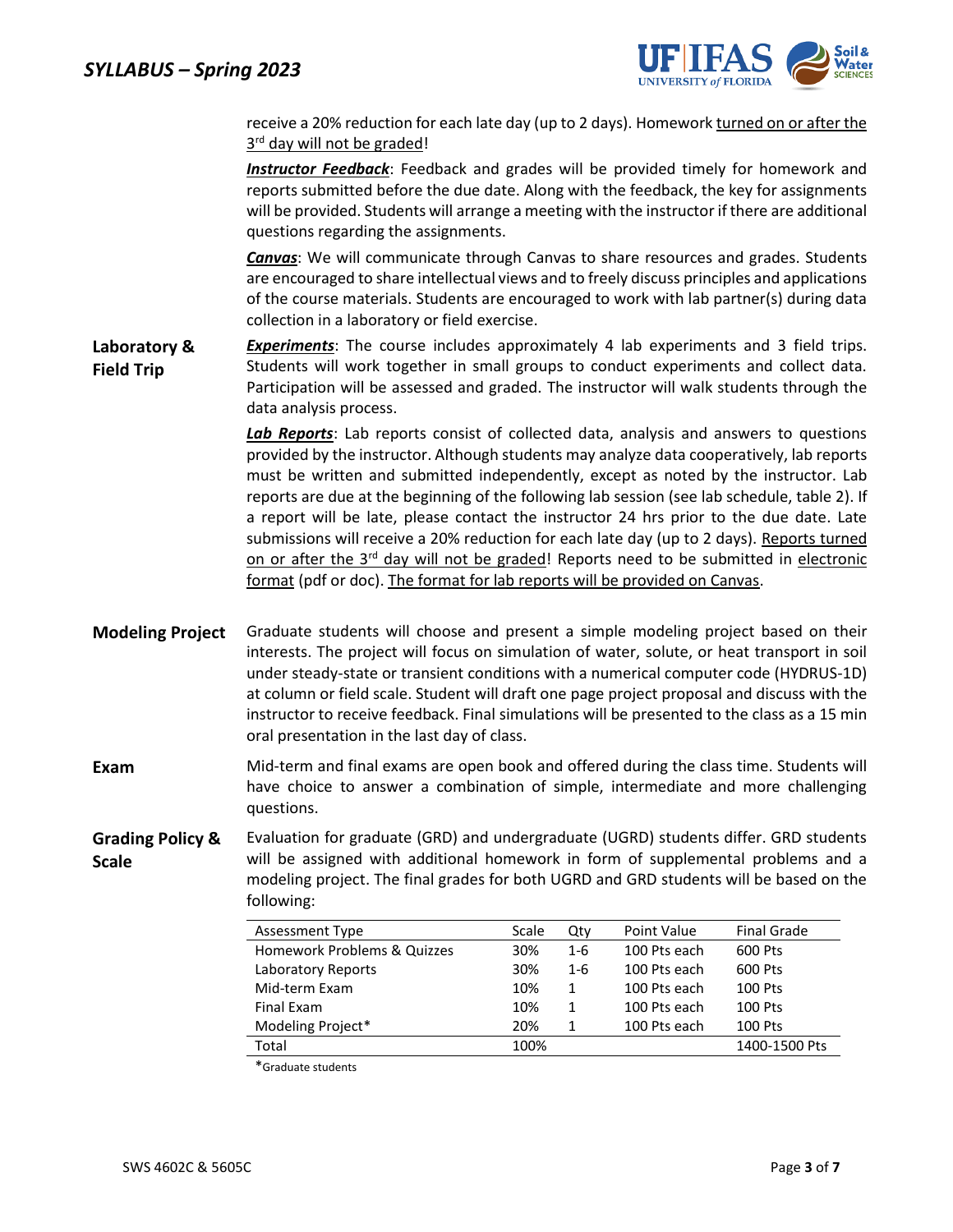

| $90 - 100$ |    | $80 - 86.9$       | D  | $70-$<br>75.9 | ∼  | $60 - 66.9$ | ш |
|------------|----|-------------------|----|---------------|----|-------------|---|
| 87-89.5    | B+ | 76—.<br>70 Q<br>u | C+ | 7–69.9        | D+ | Below 60    |   |

|                                                                                        | Current                      | UF     | grading                              | policies                                                         | for | assigning<br>https://catalog.ufl.edu/ugrad/current/regulations/info/grades.aspx                                                                                                                                                                                                                                                                                                                                                                                                                                                                                                                                                                                                                                                                                                                                                            | grade                        | points: |
|----------------------------------------------------------------------------------------|------------------------------|--------|--------------------------------------|------------------------------------------------------------------|-----|--------------------------------------------------------------------------------------------------------------------------------------------------------------------------------------------------------------------------------------------------------------------------------------------------------------------------------------------------------------------------------------------------------------------------------------------------------------------------------------------------------------------------------------------------------------------------------------------------------------------------------------------------------------------------------------------------------------------------------------------------------------------------------------------------------------------------------------------|------------------------------|---------|
| <b>Student Privacy</b>                                                                 |                              |        | https://registrar.ufl.edu/ferpa.html | and on individual assignments. For more information, please see: |     | There are federal laws protecting your privacy with regards to grades earned in courses                                                                                                                                                                                                                                                                                                                                                                                                                                                                                                                                                                                                                                                                                                                                                    |                              |         |
| <b>Attendance</b>                                                                      |                              |        |                                      | the requirements are consistent with the university policies:    |     | Presence at all lectures and lab sessions is highly recommended and deemed necessary to<br>successfully complete the course. In an emergency, please notify the instructor as soon as<br>possible. Missing a lab is strongly discouraged. For on-campus and online participations,<br>https://catalog.ufl.edu/ugrad/current/regulations/info/attendance.aspx                                                                                                                                                                                                                                                                                                                                                                                                                                                                               |                              |         |
| <b>Special Needs &amp;</b><br><b>Accommodations</b><br><b>Statement</b>                | 8570,<br>appropriate office. | email: |                                      | DRC@ufsa.ufl.edu;                                                |     | Students who need special accommodation or services should contact the Disability<br>Resource Center, 1316 Museum Rd, Gainesville, FL 32611, (352) 392-8565, FAX (352) 392-<br>https://disability.ufl.edu/students/accommodations/. You must register and request that<br>the Center or DRC send me official notification of your accommodations needs as soon as<br>possible. Please plan to meet with me by appointment or during office hours to discuss<br>accommodations and how my course requirements and activities may impact your ability<br>to fully participate. The need for accommodations must be documented by the                                                                                                                                                                                                         | accommodations@ufsa.ufl.edu, |         |
| <b>Confidentially of</b><br><b>Student Records</b>                                     | records/                     |        |                                      |                                                                  |     | The University of Florida is committed to providing services and support to meet your<br>needs and achieve your educational goals. We are equally committed to protecting your<br>privacy. For information regarding the confidentiality of student records please visit:<br>https://catalog.ufl.edu/UGRD/academic-regulations/ferpa-confidentiality-student-                                                                                                                                                                                                                                                                                                                                                                                                                                                                              |                              |         |
| <b>Copyright for</b><br>Instructional<br><b>Materials &amp;</b><br><b>Software Use</b> |                              |        | UF copyright information policies:   | https://security.ufl.edu/resources/copyright-information/        |     | The materials used in this course may be subject to copyright protection and are only for<br>the use of students officially enrolled in this course for the educational purposes<br>associated with the course. Copyright law must be considered before copying, retaining,<br>or disseminating materials outside of the course. Materials may be given through a link or<br>reference so that students may access them securely through the library.<br>All faculty, staff and students of the University are required and expected to obey the laws<br>and legal agreements governing software use. Failure to do so can lead to monetary<br>damages and/or criminal penalties for the individual violator. Because such violations are<br>also against university policies and rules, disciplinary action will be taken as appropriate. |                              |         |
| <b>University</b><br><b>Honesty Policy</b>                                             | doing this assignment."      |        |                                      |                                                                  |     | Students at University of Florida are bound by The Honor Pledge which states, "We, the<br>members of the University of Florida community, pledge to hold ourselves and our peers<br>to the highest standards of honor and integrity by abiding by the Honor Code. On all work<br>submitted for credit by students at the University of Florida, the following pledge is either<br>required or implied: "On my honor, I have neither given nor received unauthorized aid in                                                                                                                                                                                                                                                                                                                                                                 |                              |         |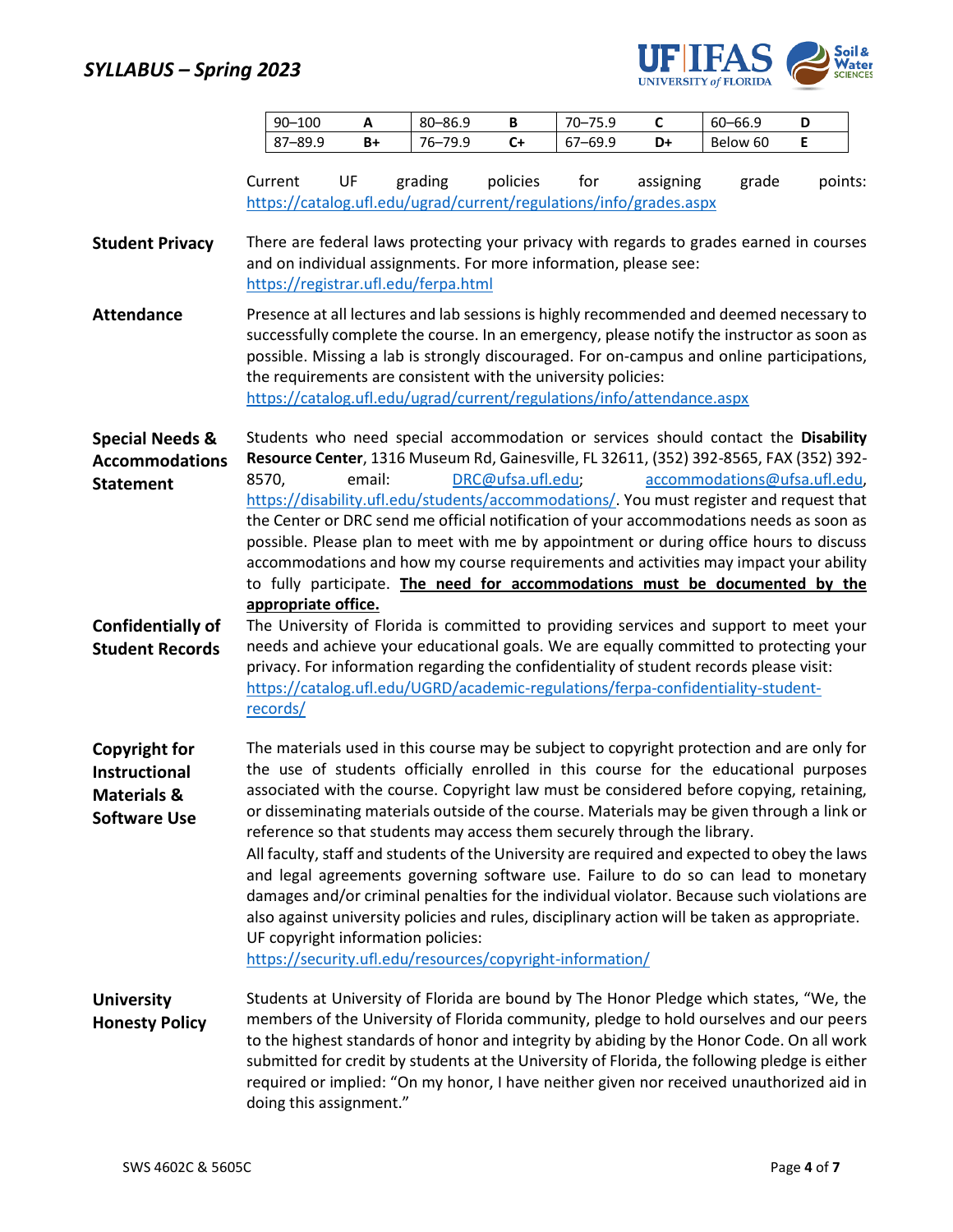

The Honor Code: (https://www.dso.ufl.edu/sccr/process/student-conduct-honor-code/) specifies a number of behaviors that are in violation of this code and the possible sanctions. Furthermore, you are obligated to report any condition that facilitates academic misconduct to appropriate personnel. If you have any questions or concerns, please consult with the instructor or TAs in this class.

- **Diversity Statement** The Soil and Water Sciences Department is committed to diversity and inclusion of all students. We acknowledge, respect, and value the diverse nature, background and perspective of students and believe that it furthers academic achievements. It is our intent to present materials and activities that are respectful of diversity: race, color, creed, gender, gender identity, sexual orientation, age, religious status, national origin, ethnicity, disability, socioeconomic status, and any other distinguishing qualities.
- **Course Evaluation** At the end of the semester, students are expected to provide feedback on the quality of instruction in this course by completing course evaluations online via GatorEvals. Guidance on how to give feedback in a professional and respectful manner is available at [https://gatorevals.aa.ufl.edu/students/.](https://gatorevals.aa.ufl.edu/students/) Student will be notified when the evaluation period opens. Summary results of these assessments are available to students at https://evaluations.ufl.edu/results.
- **Campus Resources** On-campus resources are available to students who are experiencing difficulties or who lack clear career and academic goals:

### **Health and Wellness**:

- *Counseling and Wellness Center*[: http://www.counseling.ufl.edu/cwc](http://www.counseling.ufl.edu/cwc) and 392-1575.
- *Sexual Discrimination, Harassment, Assault, or Violence*: If you or a friend has been subjected to sexual discrimination, sexual harassment, sexual assault, or violence contact the Office of Title IX Compliance, located at Yon Hall Room 427, 1908 Stadium Road, (352) 273-1094, titleix@ufl.edu
- *Sexual Assault Recovery Services (SARS)*: Student Health Care Center, 392-1161.
- *University Police Department*: at 392-1111 or 9-1-1 for emergencies, or <http://www.police.ufl.edu/>

#### **Academic Resources:**

- *E-learning technical support*: 352-392-4357 (select option 2) or e-mail to Learning-support@ufl.edu[. https://lss.at.ufl.edu/help.shtml.](https://lss.at.ufl.edu/help.shtml) Information on CANVAS tools is available via the Student Intro to ELS link a[t http://lss.at.ufl.edu.](http://lss.at.ufl.edu/)
- *Teaching Center*: Broward Hall, 392-2010 or 392-6420. General study skills and tutoring. [https://teachingcenter.ufl.edu/.](https://teachingcenter.ufl.edu/)
- *Career Resource Center*: Reitz Union, 392-1601. Career assistance and counseling. [https://www.crc.ufl.edu/.](https://www.crc.ufl.edu/)
- *Student Complaints Campus*: [https://www.dso.ufl.edu/documents/UF\\_Complaints\\_policy.pdf.](https://www.dso.ufl.edu/documents/UF_Complaints_policy.pdf)
- Library Support[: http://cms.uflib.ufl.edu/ask.](http://cms.uflib.ufl.edu/ask) Various ways to receive assistance with respect to using the libraries or finding resources.
- *Writing Studio*: 302 Tigert Hall, 846-1138. Help brainstorming, formatting, and writing papers. [https://writing.ufl.edu/writing-studio/.](https://writing.ufl.edu/writing-studio/)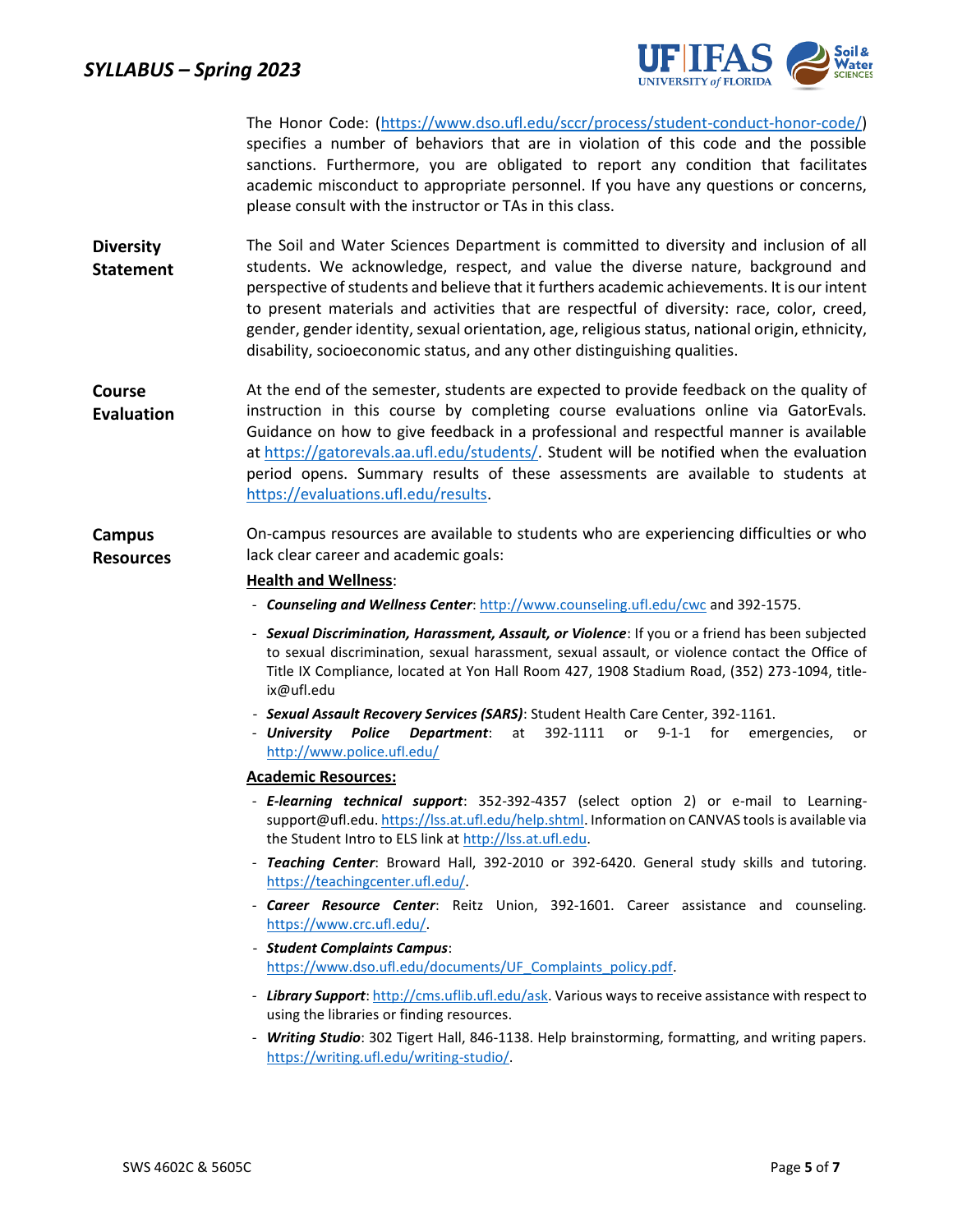

# **Course Topics & Schedule**

\* This schedule is tentative and subject to changes.

| <b>Chapter 1: Introduction / Soil Physics Applications</b>                  |                                                                                                |                                     |  |  |  |
|-----------------------------------------------------------------------------|------------------------------------------------------------------------------------------------|-------------------------------------|--|--|--|
| Week #                                                                      | <b>Topic</b>                                                                                   | <b>Reading</b>                      |  |  |  |
|                                                                             | Importance of soil physics and applications in other fields                                    | PPT                                 |  |  |  |
| 1                                                                           | Physical quantities, units and dimensions                                                      |                                     |  |  |  |
| <b>Chapter 2: Basic Physical Properties of Soils and Other Porous Media</b> |                                                                                                |                                     |  |  |  |
| Week #                                                                      | <b>Topic</b>                                                                                   | <b>Reading</b>                      |  |  |  |
| $\overline{2}$                                                              | Soil phases, definitions, and basic mass and volume relationships                              | PPT,                                |  |  |  |
|                                                                             |                                                                                                | Class notes (section 2.1)           |  |  |  |
| $2 - 3$                                                                     | Soil texture and particle size distribution                                                    | PPT,                                |  |  |  |
|                                                                             | Stock's law                                                                                    | Class notes (section 2.2)           |  |  |  |
| 3                                                                           | Specific surface area and soil structure                                                       | PPT,                                |  |  |  |
|                                                                             | Homework (1)                                                                                   | Class notes (section 2.3)           |  |  |  |
|                                                                             | <b>Chapter 3: Soil Water and Measurement</b>                                                   |                                     |  |  |  |
| Week #                                                                      | <b>Topic</b>                                                                                   | <b>Reading</b>                      |  |  |  |
| 4                                                                           | Definitions and measurement methods (gravimetric, neutron scattering,                          | PPT,                                |  |  |  |
|                                                                             | gamma attenuation; and time domain reflectometry)                                              | Class notes (section 2.4)           |  |  |  |
|                                                                             | Application of soil water content                                                              | PPT,                                |  |  |  |
| 4                                                                           | Water balance equation                                                                         | Class notes (section 2.4)           |  |  |  |
|                                                                             | Field capacity, Permanent wilting point, and Plant available soil water                        |                                     |  |  |  |
|                                                                             | Homework (2)                                                                                   |                                     |  |  |  |
|                                                                             | <b>Chapter 4: Soil Water Retention and Potential (Hydrostatics)</b>                            |                                     |  |  |  |
| Week #                                                                      | <b>Topic</b>                                                                                   | <b>Reading</b>                      |  |  |  |
|                                                                             | The energy state of soil water                                                                 | PPT,<br>Class notes (section 2.4.2) |  |  |  |
| 5                                                                           | Total water potential and components                                                           |                                     |  |  |  |
|                                                                             | Properties of water (molecular, surface tension, and capillary rise)                           | PPT,                                |  |  |  |
| 5                                                                           | Units and calculations of potentials under equilibrium                                         | Class notes (section 2.4.2)         |  |  |  |
|                                                                             | Measuring soil water potentials<br>Soil water characteristic (retention) curve and measurement | PPT,                                |  |  |  |
|                                                                             | Fitting parametric models to soil water retention measurements                                 | Class notes (section 2.4.3)         |  |  |  |
| 6                                                                           | Hysteresis and scanning curves                                                                 |                                     |  |  |  |
|                                                                             | Homework (3)                                                                                   |                                     |  |  |  |
|                                                                             | <b>Chapter 5: Water Flow in Soils (Hydrodynamics)</b>                                          |                                     |  |  |  |
|                                                                             |                                                                                                |                                     |  |  |  |
| Week #                                                                      | <b>Topic</b>                                                                                   | <b>Reading</b><br>PPT,              |  |  |  |
| 7                                                                           | Laminar flow in tubes (Poiseuille's Law)<br>Darcy-Buckingham Law                               | Class notes (section 3.1)           |  |  |  |
|                                                                             | Conditions and states of flow                                                                  | PPT,                                |  |  |  |
| 8                                                                           | Saturated flow                                                                                 | Class notes (section 3.1,           |  |  |  |
|                                                                             | Hydraulic conductivity and measurement                                                         | 3.3)                                |  |  |  |
|                                                                             | Unsaturated flow                                                                               | PPT,                                |  |  |  |
| $9 - 10$                                                                    | Steady-state and non-steady flow and models                                                    | Class notes (section 3.2)           |  |  |  |
|                                                                             | Infiltration process and models (empirical and physically based)                               | PPT,                                |  |  |  |
| $10 - 11$                                                                   | Field methods for soil hydraulic property determination                                        | Class notes (section 3.3)           |  |  |  |
|                                                                             | Homework (4)                                                                                   |                                     |  |  |  |
| <b>Chapter 6: Solute Transport in Soils and Salinity</b>                    |                                                                                                |                                     |  |  |  |
| Week #                                                                      | <b>Topic</b>                                                                                   | <b>Reading</b>                      |  |  |  |
| 12                                                                          | Soil salinity                                                                                  | PPT,                                |  |  |  |
|                                                                             |                                                                                                |                                     |  |  |  |